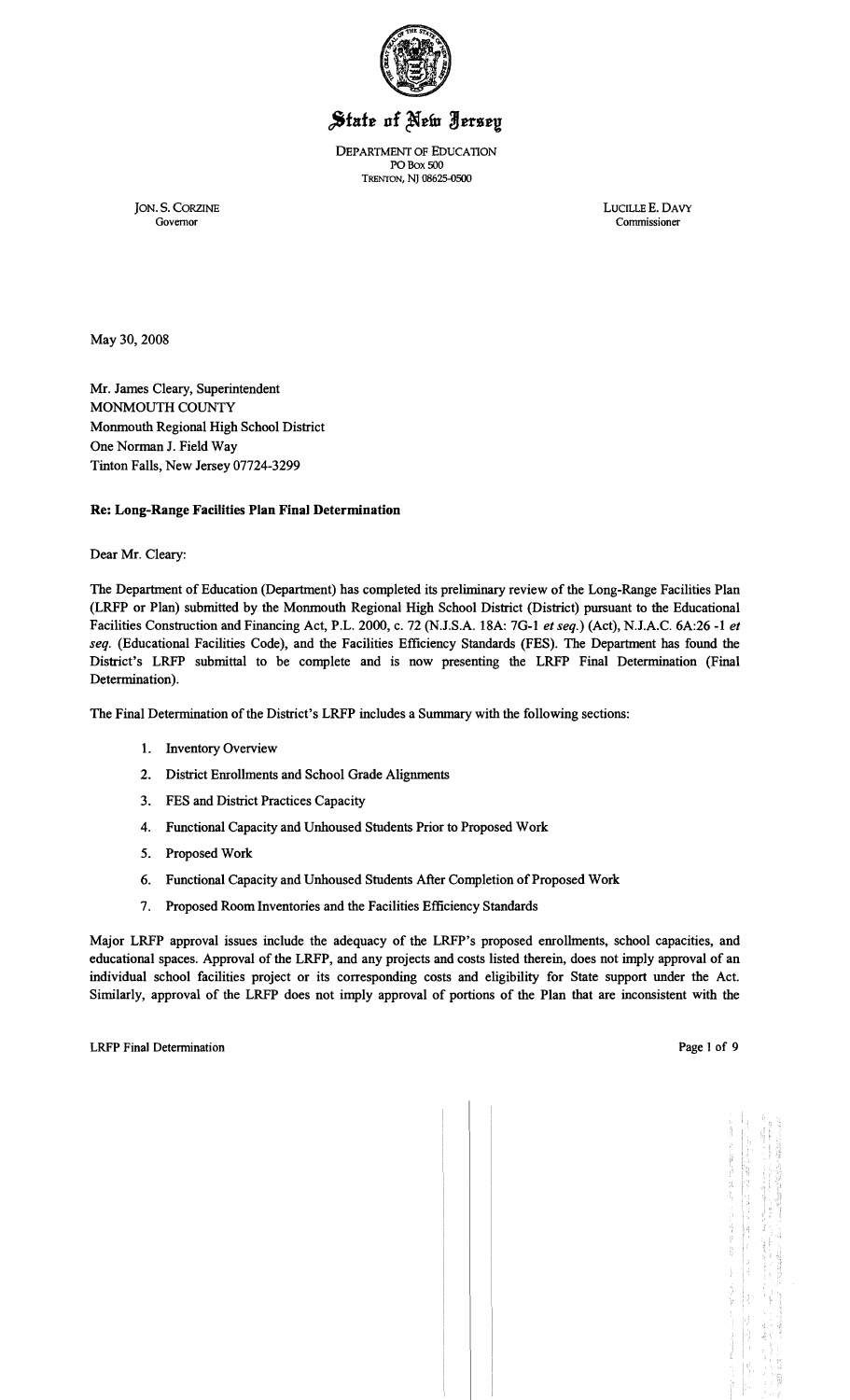Department's FES and proposed building demolition or replacement. Determination of preliminary eligible costs and final eligible costs will be made at the time of the approval of a particular school facilities project pursuant to N.J.S.A. 18A:7G-5. The District must submit a feasibility study as part of the school facilities project approval process, pursuant to N.J.S.A. 18A:7G-7b, to support proposed building demolition or replacement. The feasibility study should demonstrate that a building might pose a risk to the safety of the occupants after rehabilitation or that rehabilitation is not cost-effective.

Following the approval of the LRFP, the District may submit an amendment to the approved LRFP for Department review. Unless and until an amendment to the LRFP is submitted to and approved by the Commissioner of the Department pursuant to N.J.S.A. 18A:7G-4(c), the approved LRFP shall remain in effect. The District may proceed with the implementation of school facilities projects that are consistent with the approved LRFP whether or not the school facilities project contains square footage that may be ineligible for State support.

We trust that this document will adequately explain the Final Determination and allow the District to move forward with the initiation of projects within its LRFP. Please contact H. Lyle Jones, Regional Director at the Office of School Facilities at (609) 943-5452 with any questions or concerns that you may have.

Sincerely,

Sucile EDay

Lucille E. Davy Commissioner

Enclosure

c: John Hart, Chief of Staff William King, Assistant Commissioner, Division of Field Services Kathryn Forsyth, Director of Public Information Carole K. Morris, Monmouth County, Executive County Superintendent Bernard E. Piaia, Director, School Facilities, Office of the Chief of Staff H. Lyle Jones, Regional Director, School Facilities, Office of the Chief of Staff Tom Lakavitch, County Manager, School Facilities, Office of the Chief of Staff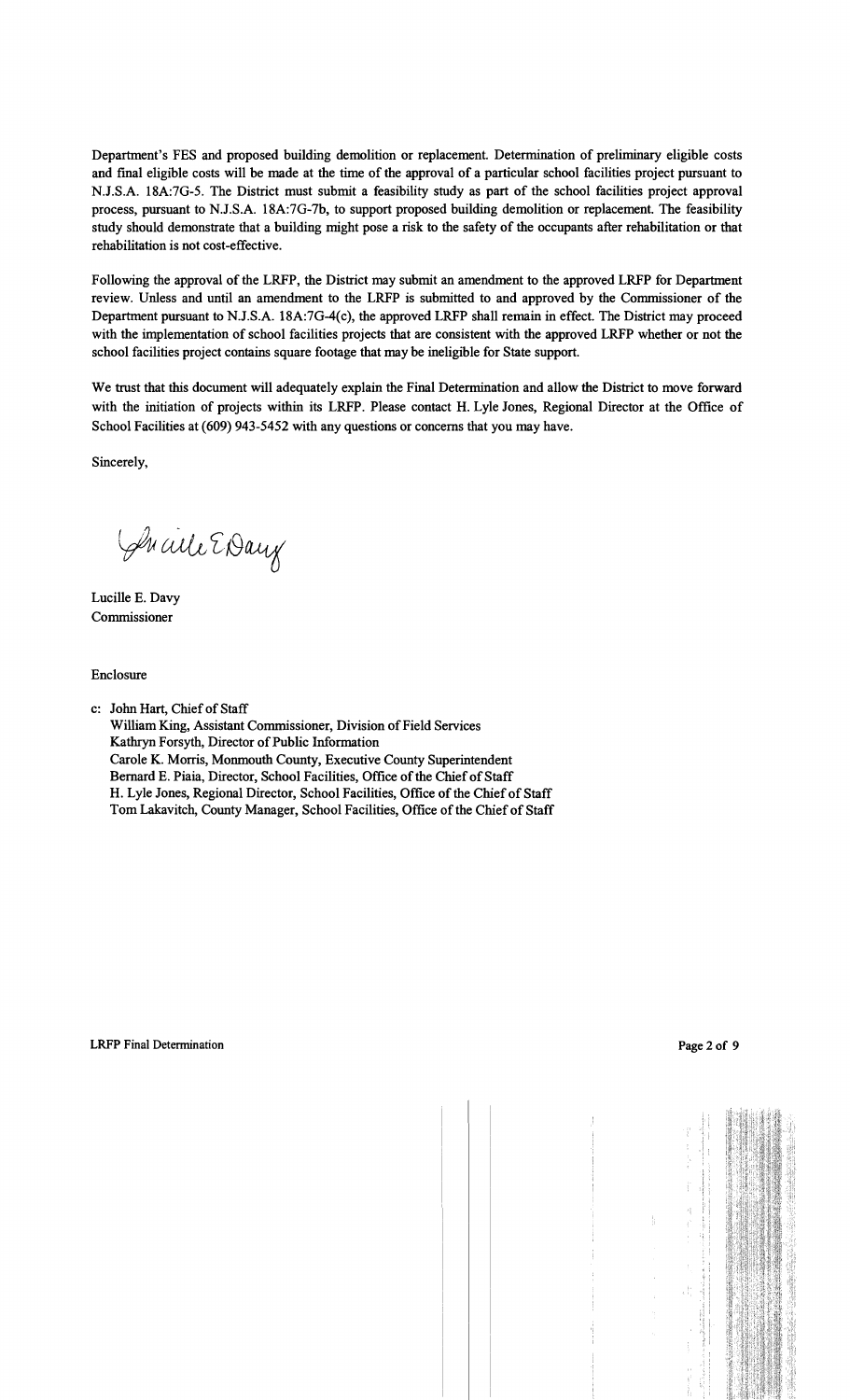## LONG-RANGE FACILITIES PLAN

## **Final Determination Summary**

## Monmouth Regional High School District

The Department of Education (Department) has completed its review of the Long-Range Facilities Plan (LRFP or Plan) submitted by the Monmouth Regional High School District (District) pursuant to the Educational Facilities Construction and Financing Act, P.L. 2000, c.72 (N.J.S.A. 18A:7G-I *et seq.)* (Act), N.J.A.C. 6A:26-1 et seq. (Educational Facilities Code), and the Facilities Efficiency Standards (FES).

This is the Department's Final Determination Summary (Summary) of the LRFP. The Summary is based on the standards set forth in the Act, the Educational Facilities Code, the FES, District entered data in the LRFP and Project Application and Tracking System (LRFP website), and District supplied supporting documentation. The Summary consists of seven sections. The referenced reports in *italic* text are standard LRFP reports available on the Department's LRFP website.

## 1. Inventory Overview

The District provides services for students in grades 9-12. The predominant existing school grade configuration is 9-12. The predominant proposed school grade configuration is 9-12. The District is classified as an "Under 55" district for funding purposes.

The District identified existing and proposed schools, sites, buildings, playgrounds, playfields, and parking lots in its LRFP. The total number of existing and proposed district-owned or leased schools, sites, and buildings are listed in Table I. A detailed description of each asset can be found in the LRFP website report titled *"Site Asset Inventory Report. "* 

|                                                      | <b>Existing</b> | <b>Proposed</b> |
|------------------------------------------------------|-----------------|-----------------|
| Sites:                                               |                 |                 |
| <b>Total Number of Sites</b>                         |                 |                 |
| Number of Sites with no Buildings                    |                 |                 |
| Number of Sites with no Instructional Buildings      |                 |                 |
| <b>Schools and Buildings:</b>                        |                 |                 |
| <b>Total Number of Schools</b>                       |                 |                 |
| <b>Total Number of Instructional Buildings</b>       |                 |                 |
| Total Number of Administrative and Utility Buildings |                 |                 |
| <b>Total Number of Athletic Facilities</b>           |                 |                 |
| <b>Total Number of Parking Facilities</b>            |                 |                 |
| <b>Total Number of Temporary Facilities</b>          |                 |                 |

#### Table 1: Inventory Summary

As directed by the Department, incomplete school facilities projects that have project approval from the Department are represented as "existing" in the Plan. District schools with incomplete approved projects that include new construction or the reconfiguration of existing program space are as follows:  $n/a$ .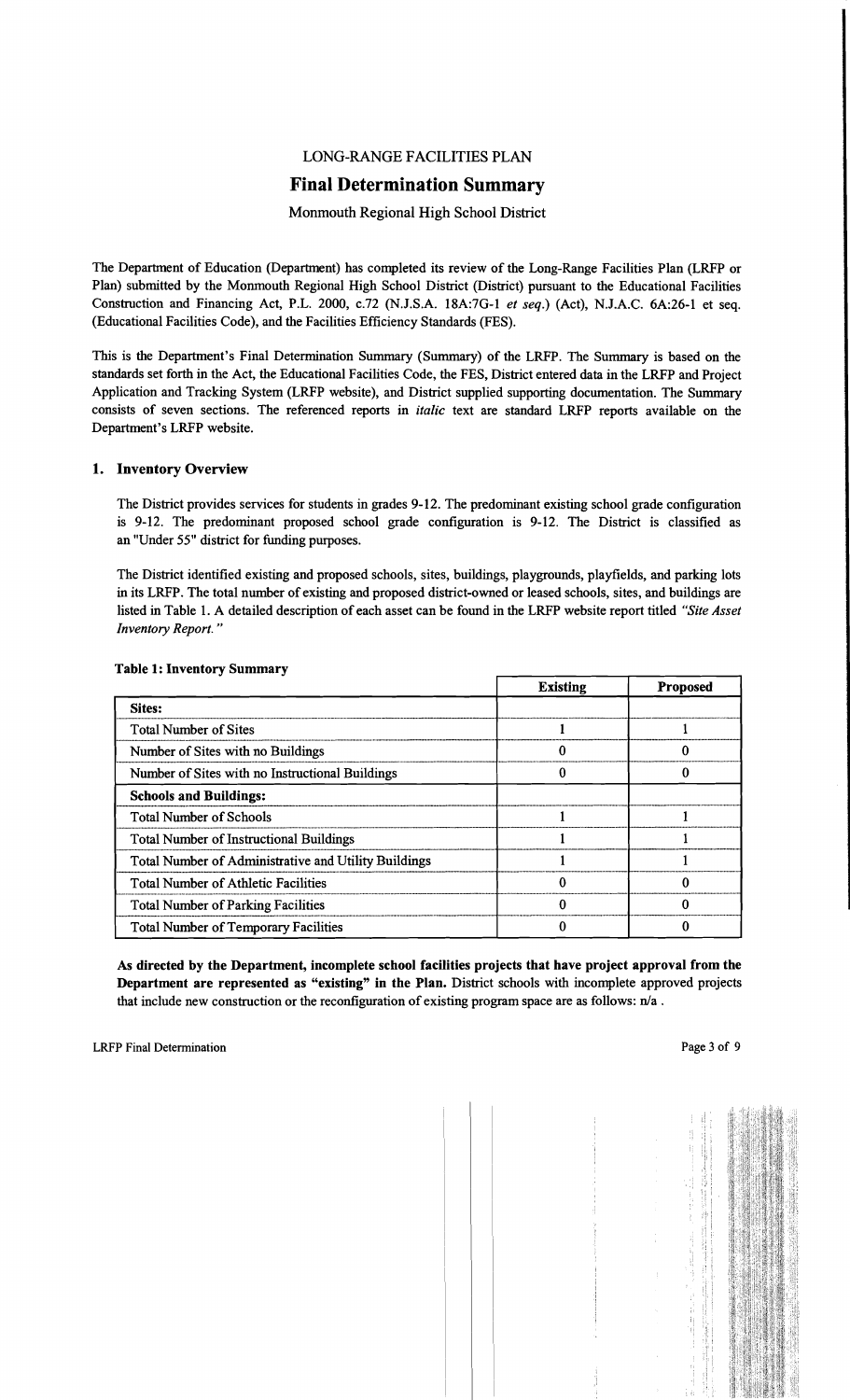Major conclusions are as follows:

- The District is proposing to maintain the existing number of District-owned or leased sites.
- The District is proposing to maintain the existing number of District-owned or operated schools.
- The District is proposing to maintain the existing number of District-owned or leased instructional buildings. The District is proposing to maintain the existing number of District-owned or leased noninstructional buildings.

FINDINGS The Department has determined that the proposed inventory is adequate for review of the District's LRFP. However, the LRFP determination does not imply approval of an individual school facilities project listed within the LRFP. The District must submit individual project applications for project approval. If building demolition or replacement is proposed, the District must submit a feasibility study, pursuant to N.J.S.A. 18A:7G-7b, as part of the application for the specific school facilities project.

## 2. District Enrollments and School Grade Alignments

The District determined the number of students, or "proposed enrollments," to be accommodated in the LRFP on a district-wide basis and in each school. The District's existing and proposed enrollments and the cohortsurvival projection provided by the Department on the LRFP website are listed in Table 2. Detailed information can be found in the LRFP website report titled *"Enrollment Projection Detail."* Existing and proposed school enrollments and grade alignments can be found in the report titled *"Enrollment and School Grade Alignment. "* 

|                             | <b>Actual Enrollments</b><br>2005 | <b>District Proposed</b><br><b>Enrollments</b> | <b>Department's LRFP</b><br><b>Website Projection</b> |
|-----------------------------|-----------------------------------|------------------------------------------------|-------------------------------------------------------|
| Grades K-12:                |                                   |                                                |                                                       |
| Grades K-5, including SCSE  | 0.00                              | 0.00                                           | 0.00                                                  |
| Grades 6-8, including SCSE  | 0.00                              | 0.00                                           | 0.00                                                  |
| Grades 9-12, including SCSE | 1,200                             | 876                                            | 876                                                   |
| <b>Totals K-12</b>          | 1,200                             | 876                                            | 876                                                   |
| <b>Pre-Kindergarten:</b>    |                                   |                                                |                                                       |
| Pre-Kindergarten, Age 3     | 0.00                              | 0.00                                           | 0.00                                                  |
| Pre-Kindergarten, Age 4     | 0.00                              | 0.00                                           | 0.00                                                  |
| Pre-Kindergarten, SCSE      | 0.00                              | 0.00                                           | 0.00                                                  |

#### Table 2: Enrollment Comparison

*"SCSE"* = *Self-Contained Special Education* 

Major conclusions are as follows:

- The District did not elect to use the Department's LRFP website projection. Supporting documentation was submitted to the Department as required to justify the proposed enrollments.
- The District is planning for declining enrollments.
- • The District is not an ECPA (Early Childhood Program Aid) District.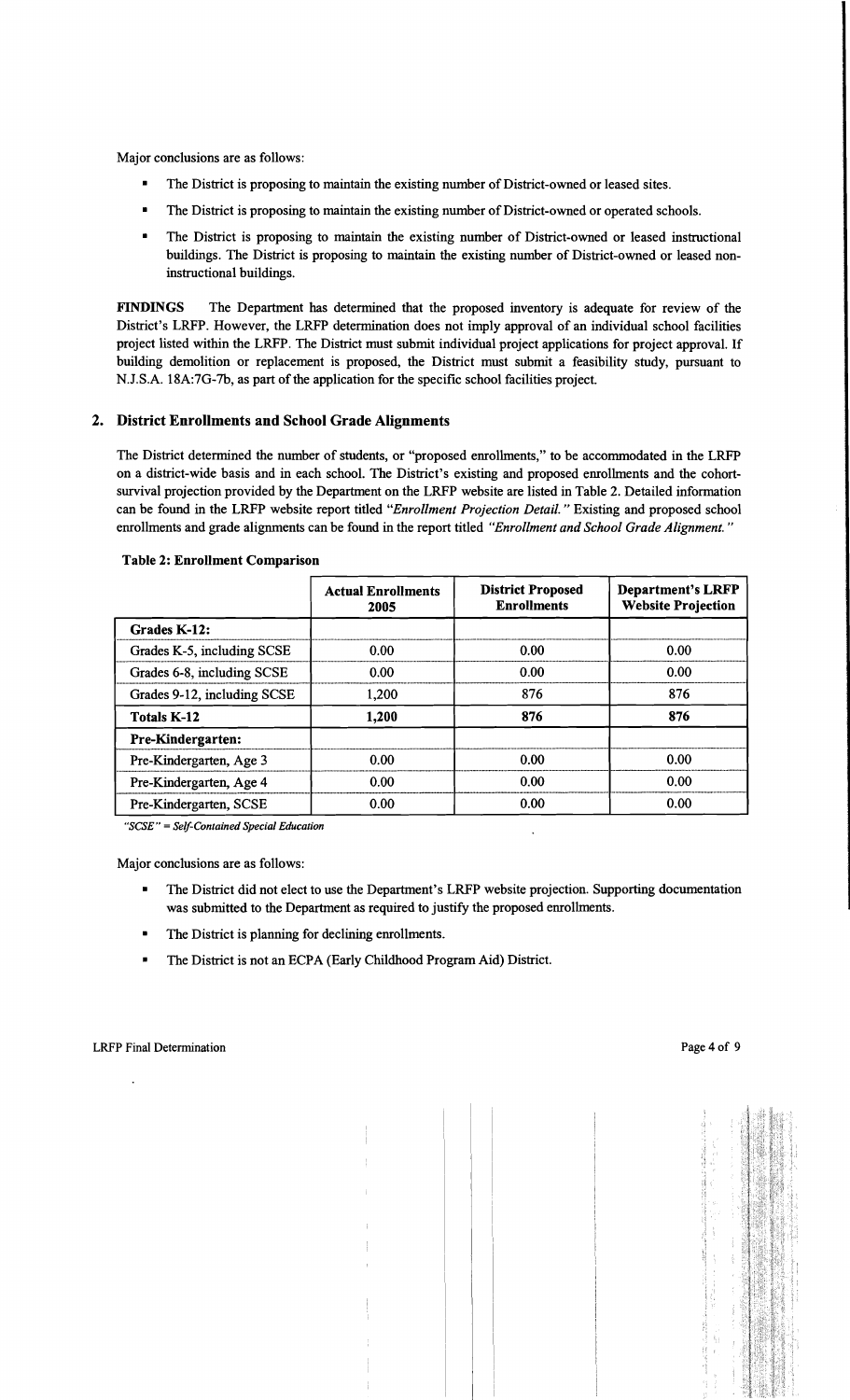FINDINGS The Department has determined that the District's proposed enrollments are supportable for review of the District's LRFP. The Department will require a current enrollment projection, at the time an application for a school facilities project is submitted incorporating the District's most recent Fall Enrollment Report in order to verify that the LRFP's planned capacity is appropriate for the updated enrollments.

## 3. FES and District Practices Capacity

The proposed room inventories for each school were analyzed to determine whether the LRFP provides adequate capacity for the proposed enrollments. Two capacity calculation methods, called *"FES Capacity"* and *"District Practices Capacity,"* were used to assess existing and proposed school capacity in accordance with the FES and District program delivery practices. A third capacity calculation, called *"Functional Capacity, "*  determines Unhoused Students and potential State support for school facilities projects. Functional Capacity is analyzed in Section 5 of this Summary.

- *FES Capacity only assigns capacity to pre-kindergarten <i>(if district-owned or operated)*, *kindergarten*, general, and self-contained special education classrooms. No other room types are considered to be capacity-generating. Class size is based on the FES and is prorated for classrooms that are sized smaller than FES classrooms. FES Capacity is most accurate for elementary schools, or schools with non-departmentalized programs, in which instruction is "homeroom" based. This capacity calculation may also be accurate for middle schools depending upon the program structure. However, this method usually significantly understates available high school capacity since specialized spaces that are typically provided in lieu ofgeneral classrooms are not included in the capacity calculations.
- *District Practices Capacity allows the District to include specialized room types in the capacity* calculations and adjust class size to reflect actual practices. This calculation is used to review capacity and enrollment coordination in middle and high schools.

A capacity utilization factor in accordance with the FES is included in both capacity calculations. A 90% capacity utilization rate is applied to classrooms serving grades K-8. An 85% capacity utilization rate is applied to classrooms serving grades 9-12. No capacity utilization factor is applied to preschool classrooms.

Table 3 provides a summary of existing and proposed district-wide capacities. Detailed information can be found in the LRFP website report titled *"FES and District Practices Capacity. "* 

|                                                 | <b>Total FES Capacity</b> | <b>Total District Practices Capacity</b> |
|-------------------------------------------------|---------------------------|------------------------------------------|
| $(A)$ Proposed Enrollments                      | 876                       | 876                                      |
| (B) Existing Capacity                           | 593.59                    | 661.30                                   |
| <i>Existing Capacity Status (B)-(A)</i>         | $-282.41$                 | $-214.70$                                |
| $(C)$ Proposed Capacity                         | 593.59                    | 661.30                                   |
| <i><b>*Proposed Capacity Status (C)-(A)</b></i> | $-282.41$                 | $-214.70$                                |

## Table 3: FES and District Practices Capacity Summary

\* *Positive numbers signify surplus capacity; negative numbers signify inadequate capacity. Negative values for District Practices capacity are acceptable* if*proposed enrollments do not exceed 100% capacity utilization.* 

Major conclusions are as follows:

• The District has appropriately coordinated proposed school capacities and enrollments in the LRFP.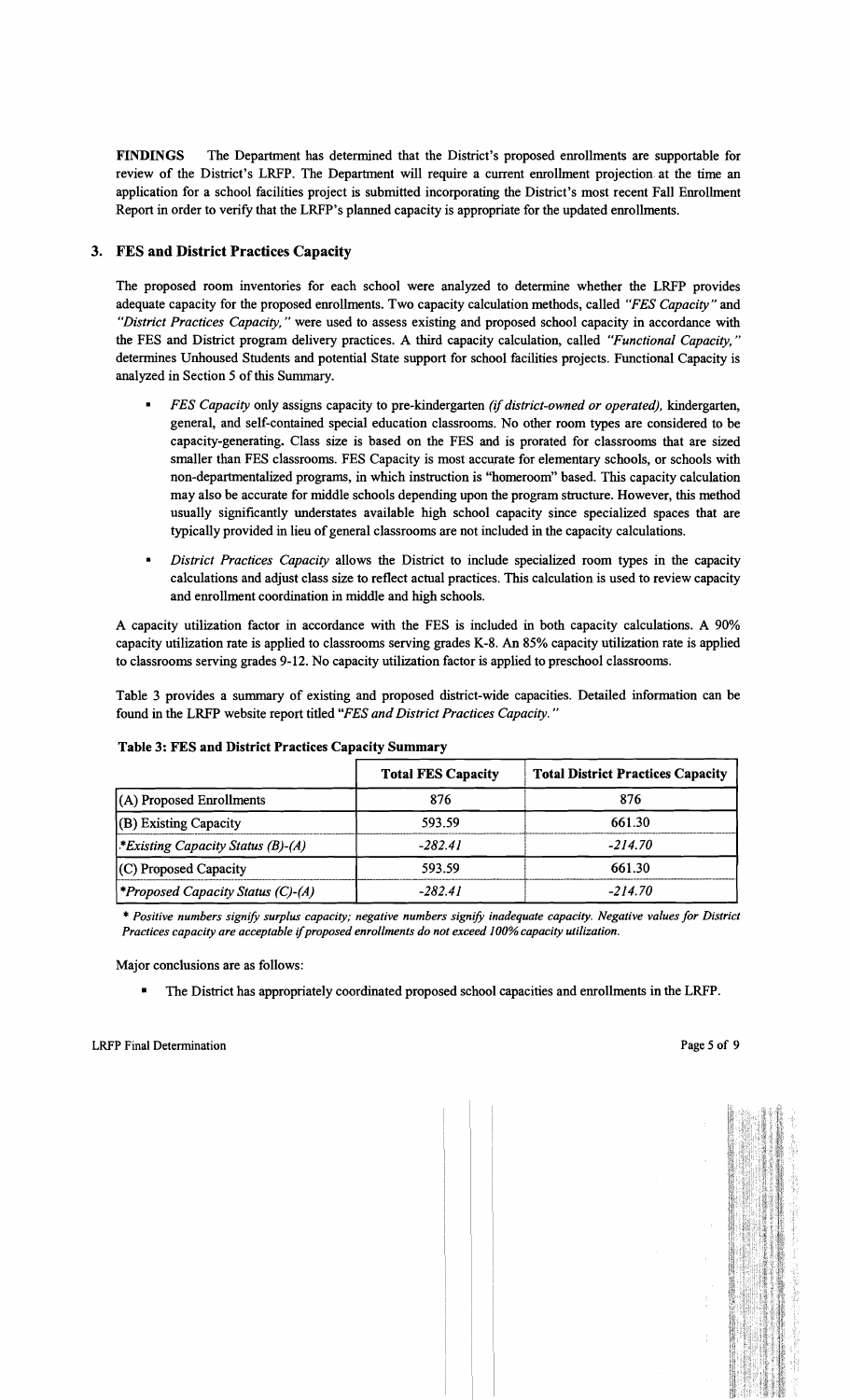Adequate justification has been provided by the District if capacity for a school deviates from the proposed enrollments by more than 5%.

FINDINGS The Department has determined that the proposed District capacity, in accordance with the proposed enrollments, is adequate for review of the District's LRFP. The Department will require a current enrollment projection at the time an application for a school facilities project is submitted, incorporating the District's most recent Fall Enrollment Report, in order to verify that the LRFP's planned capacity meets the District's updated enrollments.

## 4. Functional Capacity and Unhoused Students Prior to Proposed Work

*Functional Capacity* was calculated and compared to the proposed enrollments to provide a preliminary estimate of Unhoused Students and new construction funding eligibility. Functional Capacity is the adjusted gross square footage of a school building *(total gross square feet minus excluded space)* divided by the minimum area allowance per Full-time Equivalent student for the grade level contained therein. Unhoused Students is the number of students projected to be enrolled in the District that exceeds the Functional Capacity of the District's schools pursuant to N.J.A.C. 6A:26-2.2(c).

*"Excluded Square Feet"* in the LRFP Functional Capacity calculation includes (1) square footage exceeding the FES for any pre-kindergarten, kindergarten, general education, or self-contained special education classroom; (2) grossing factor square footage *(corridors, stairs, mechanical rooms, etc.)* that exceeds the FES allowance, and (3) square feet proposed to be demolished or discontinued from use. Excluded square feet may be revised during the review process for individual school facilities projects.

Table 4 provides a preliminary assessment of Functional Capacity, Unhoused Students, and Estimated Maximum Approved Area for the various grade groups in accordance with the FES. Detailed information concerning the calculation and preliminary excluded square feet can be found in the LRFP website reports titled *"Functional Capacity and Unhoused Students"* and *"Functional Capacity Excluded Square Feet. "* 

|                      |            | в               |           |                |                          |
|----------------------|------------|-----------------|-----------|----------------|--------------------------|
|                      |            | Estimated       |           | D              | $E = C x D$              |
|                      | A          | <b>Existing</b> | $C = A-B$ | Area           | <b>Estimated Maximum</b> |
|                      | Proposed   | Functional      | Unhoused  | Allowance      | Approved Area for        |
|                      | Enrollment | Capacity        | Students  | (gsf/students) | <b>Unhoused Students</b> |
| Elementary $(K-5)^*$ | 0.00       | 0.00            | 0.00      | 125.00         | 0.00                     |
| Middle $(6-8)$       | 0.00       | 0.00            | 0.00      | 134.00         | 0.00                     |
| $High(9-12)$         | 876        | 1,255.55        | 0.00      | 151.00         | 0.00                     |
| <b>Totals K-12</b>   | 876        | 1,255.55        |           |                |                          |

*\*Pre-kindergarten students are not included in the calculations.* 

Major conclusions are as follows:

• The calculations for "Estimated Existing Functional Capacity" inciude school facilities projects that have been approved by the Department but were not under construction or complete at the time of Plan submission.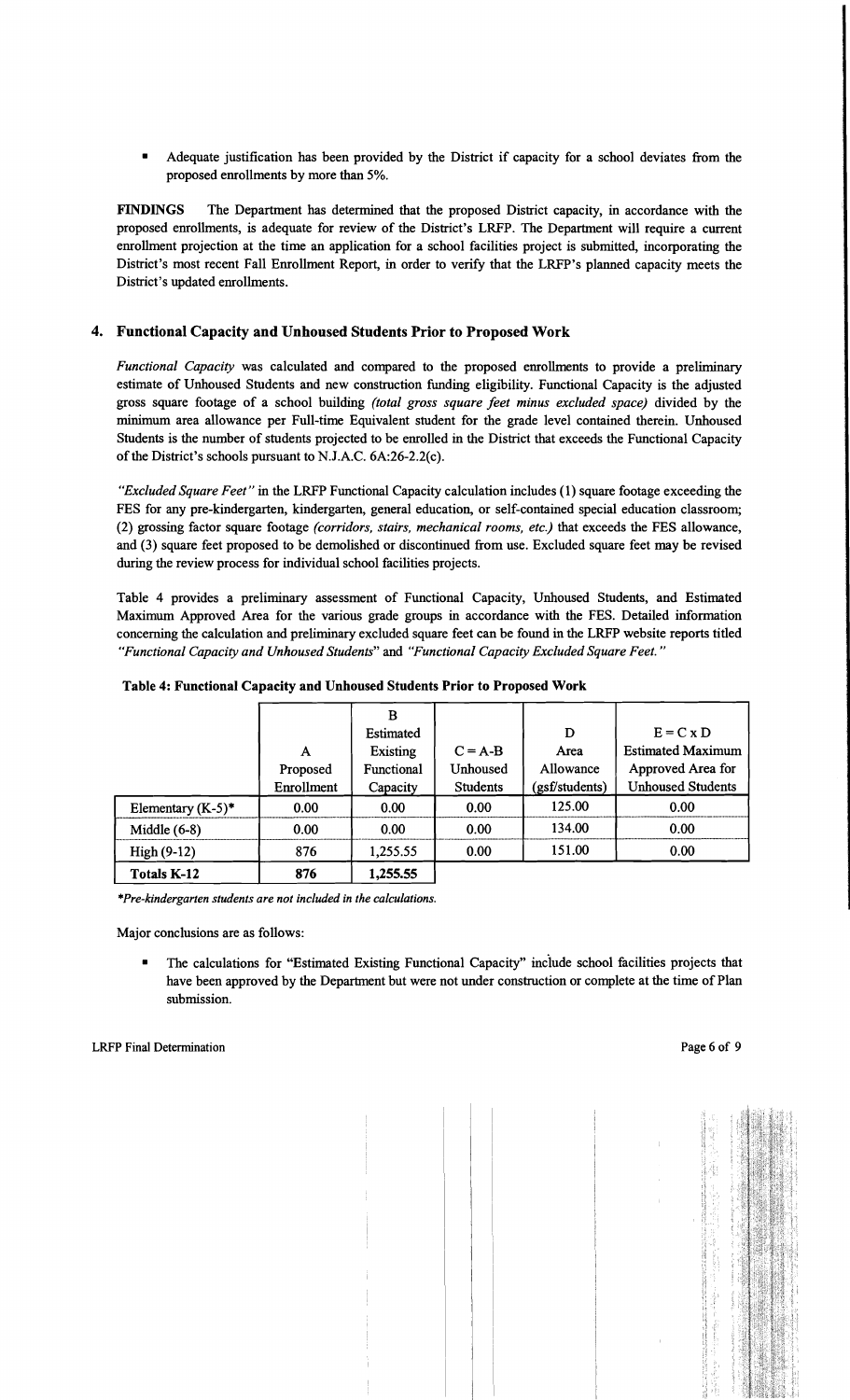- The District, based on the preliminary LRFP assessment, does not have Unhoused Students for the following FES grade groups: Grades 9-12.
- The District, based on the preliminary LRFP assessment, has Unhoused Students for the following FES grade groups: n/a.
- The District is not an ECPA district. Therefore, pre-kindergarten students are not included in the calculations. Unhoused pre-kindergarten self-contained special education students are eligible for State support. A determination of square footage eligible for State support will be made at the time an application for a specific school facilities project is submitted to the Department for review and approval.
- The District is not proposing to demolish or discontinue the use of existing District-owned instructional space. The Functional Capacity calculation excludes square feet proposed to be demolished or discontinued for the following FES grade groups: n/a.

FINDINGS Functional Capacity and Unhoused Students calculated in the LRFP are preliminary estimates. Justification for square footage in excess of the FES and the determination of additional excluded square feet, Preliminary Eligible Costs (PEC), and Final Eligible Costs (FEC) will be included in the review process for specific school facilities projects. A feasibility study undertaken by the District is required if building demolition or replacement is proposed per NJ.A.C. 6A:26-2.3(b)(10).

## 5. Proposed Work

. The District was instructed to review the condition of its facilities and sites and to propose corrective *"system"*  and *"inventory"* actions in its LRFP. *"System"* actions upgrade existing conditions without changing spatial configuration or size. Examples of system actions include new windows, finishes, and mechanical systems. *"Inventory"* actions address space problems by removing, adding, or altering sites, schools, buildings and rooms. Examples of inventory actions include building additions, the reconfiguration of existing walls, or changing room use.

Table 5 summarizes the type of work proposed in the District's LRFP for instructional buildings. Detailed information can be found in the LRFP website reports titled *"Site Asset Inventory," "LRFP Systems Actions Summary,* " *and "LRFP Inventory Actions Summary. "* 

|  |  |  |  | Table 5: Proposed Work for Instructional Buildings |  |
|--|--|--|--|----------------------------------------------------|--|
|--|--|--|--|----------------------------------------------------|--|

| <b>Type of Work</b>                                            | <b>Work Included in LRFP</b> |  |  |
|----------------------------------------------------------------|------------------------------|--|--|
| <b>System Upgrades</b>                                         | Yes                          |  |  |
| <b>Inventory Changes</b>                                       |                              |  |  |
| Room Reassignment or Reconfiguration                           | No                           |  |  |
| <b>Building Addition</b>                                       | No                           |  |  |
| New Building                                                   | N٥                           |  |  |
| Partial or Whole Building Demolition or Discontinuation of Use | No                           |  |  |
| New Site                                                       | No                           |  |  |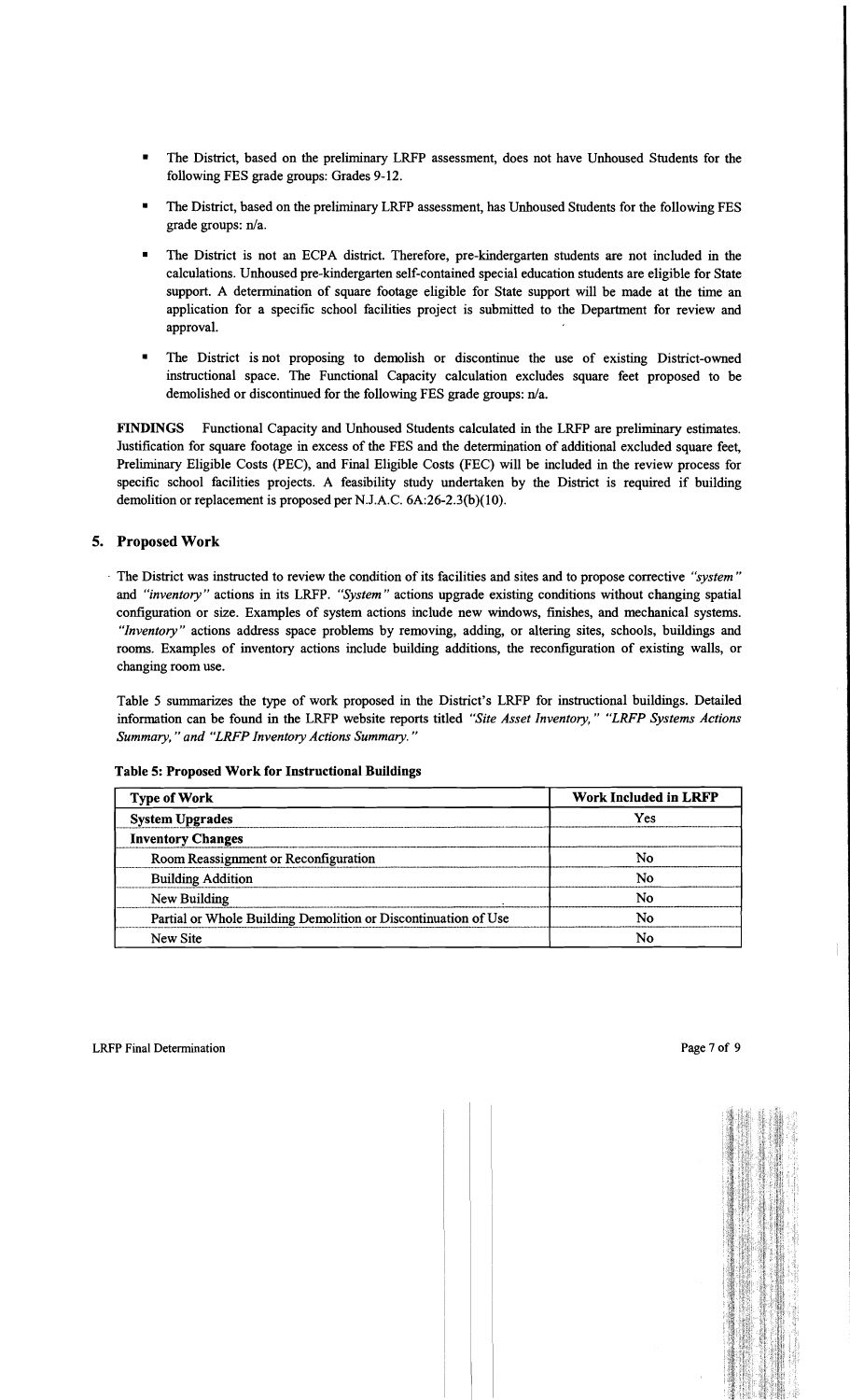Major conclusions are as follows:

- The District has proposed system upgrades in one or more instructional buildings.
- The District has not proposed inventory changes, including new construction, in one or more instructional buildings.
- The District has not proposed new construction in lieu of rehabilitation in one or more instructional buildings.

Please note that costs represented in the LRFP are for capital planning purposes only. Estimated costs are not intended to represent preliminary eligible costs or fmal eligible costs of approved school facilities projects.

The Act (N.l.S.A. 18A:7G-7b) provides that all school facilities shall be deemed suitable for rehabilitation unless a pre-construction evaluation undertaken by the District demonstrates to the satisfaction of the Commissioner that the structure might pose a risk to the safety of the occupants even after rehabilitation or that rehabilitation is not cost-effective. Pursuant to N.l.A.C. 6A:26-2.3(b)(10), the Commissioner may identify school facilities for which new construction is proposed in lieu of rehabilitation for which it appears from the information presented that new construction is justified, provided, however, that for such school facilities so identified, the District must submit a feasibility study as part of the application for the specific school facilities project. The cost of each proposed building replacement is compared to the cost of additions or rehabilitation required to eliminate health and safety deficiencies and to achieve the District's programmatic model.

Facilities used for non-instructional or non-educational purposes are ineligible for State support under the Act. However, projects for such facilities shall be reviewed by the Department to determine whether they are consistent with the District's LRFP and whether the facility, if it is to house students (full or part time) conforms to educational adequacy requirements. These projects shall conform to all applicable statutes and regulations.

FINDINGS The Department has determined that the proposed work is adequate for review of the District's LRFP. However, Department approval of proposed work in the LRFP does not imply that the District may proceed with a school facilities project. The District must submit individual project applications with cost estimates for Department project approval. Both school facilities project approval and other capital project review require consistency with the District's approved LRFP.

## 6. Functional Capacity and Unhoused Students After Completion of Proposed Work

The *Functional Capacity* of the District's schools *after* completion of the scope of work proposed in the LRFP was calculated to highlight any remaining Unhoused Students.

Table 6 provides a preliminary assessment of Unhoused Students and Estimated Remaining Maximum Area after completion of new construction proposed in the LRFP, if applicable. Detailed information concerning the calculation can be found in the website report titled *"Functional Capacity and Unhoused Students."*